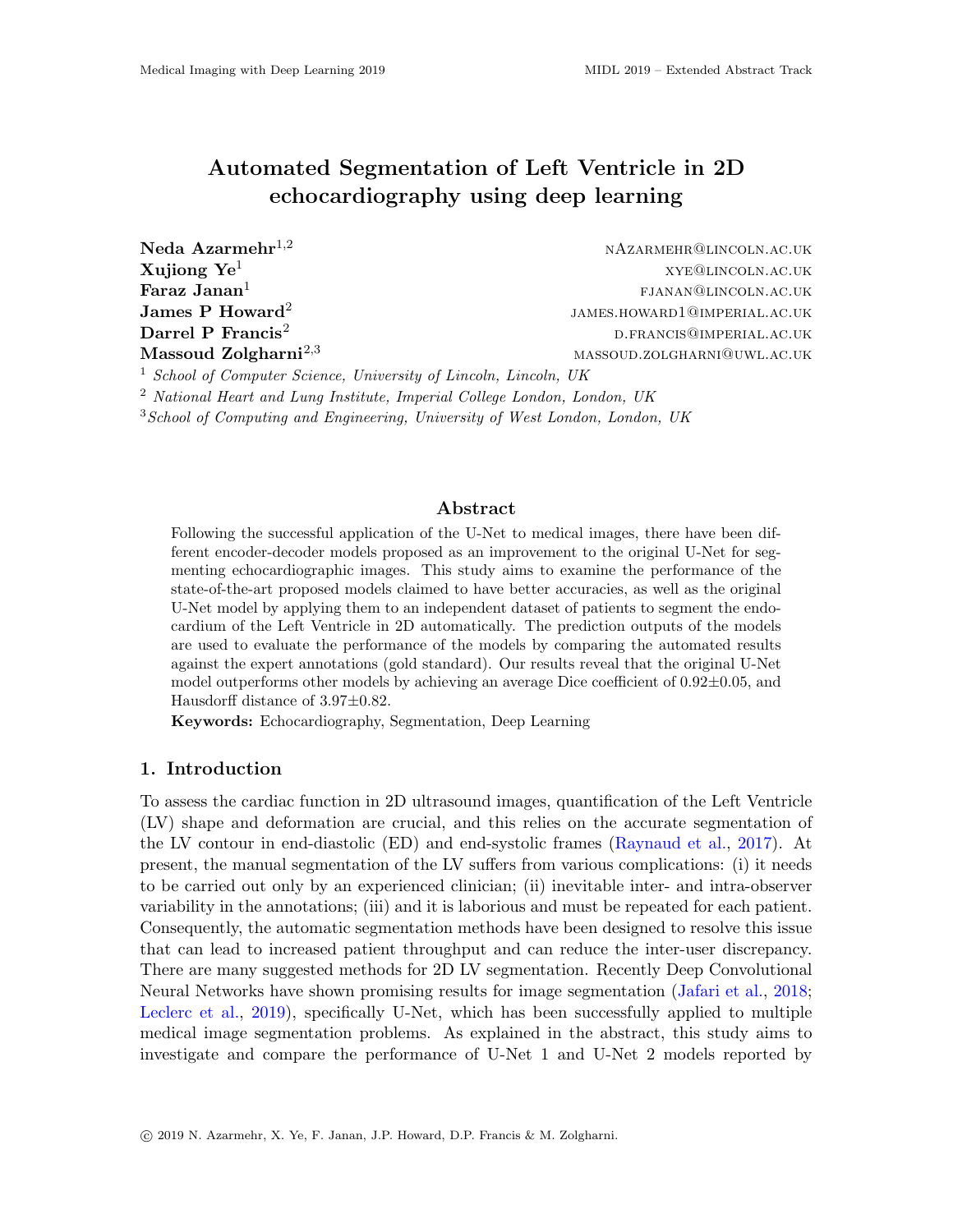[\(Leclerc et al.,](#page-3-2) [2019\)](#page-3-2) with the original U-Net [\(Ronneberger et al.,](#page-3-3) [2015\)](#page-3-3). More details in Appendix A.

### 2. Methods and dataset

The study population consisted of 61 patients with Apical 4-chamber views, who were recruited from patients who had undergone echocardiography with Imperial College Healthcare NHS Trust. The study was approved by the local ethics committee and written informed consent was obtained. All data acquired with the same equipment. To achieve the gold-standard (ground-truth) measurements, one accredited and experienced cardiology expert manually traced the LV borders. Out of 1098 available frames (61 patients  $\times$ 3 positions  $\times$ 3 heartbeats  $\times$ 2 ED/ES frames), a total of 992 frames were annotated. To investigate the inter-observer variability, a second operator repeated the LV tracing on 992 frames, blinded to the judgment of the first operator. From the total of 992 images, 60% were selected for training, 20% of total data used for validation, and the remaining 20% was used for testing. All three datasets comprised images from different patients and no images from the same patient were shared between the datasets.

All images were resized to a smaller dimension of  $256 \times 256$  pixels (as needed by model U-Net 1 and U-Net 2), leading to a fair comparison. All models produce the output with the same spatial size as the input image. Pytorch was used for the implementations [\(Paszke](#page-3-4) [et al.,](#page-3-4) [2017\)](#page-3-4), where Adam optimiser with 250 epochs and learning rate of 0.00001 were used for training the models. The negative log-likelihood loss is used as the networks objective function. All computations were carried using an Nvidia GeForce GTX 1080 Ti GPU.

## 3. Experiment results and discussion

All models were trained separately using the annotations provided by either of the operators. The Dice Coefficient (DC) and Hausdorff distance (HD) were employed to evaluate the performance and accuracy of the models in segmenting the LV region. Fig [1A](#page-2-0) displays output examples from the three models when trained using annotation provided by Operator-A (i.e., OA). To specify the LV endocardium border, the contour of the predicted segmentation was used. The solid blue line indicates the manual annotation while the yellow line shows the automated results. As can be seen, the U-Net model achieved a higher DC  $(0.97)$  and lower HD  $(4.24)$  score. A visual inspection of the automatically detected LV border also confirms this. The LV border obtained from the U-Net 1 and U-Net 2 models seems to be less smooth compared to that in the U-Net model. However, all three models look to perform with reasonable accuracy.

Fig [1B](#page-2-0) illustrates the results for a failed case example, for which all 3 models seem to struggle. It is evident that image quality tends to be lower in failed cases due to the missing borders, the presence of speckle noise or artefacts, and poor contrast between the myocardium and blood pool. The left side of Table [1,](#page-2-1) provides average DC and HD for the 3 models, across all 199 testing images. Plausible scenarios for manual or automated (U-Net only) are provided on the right side of the table; for each image, there were 4 assessments of the LV border; 2 human and 2 automated (trained by annotation of either of human operators). The automated model performs similarly to human operators. The model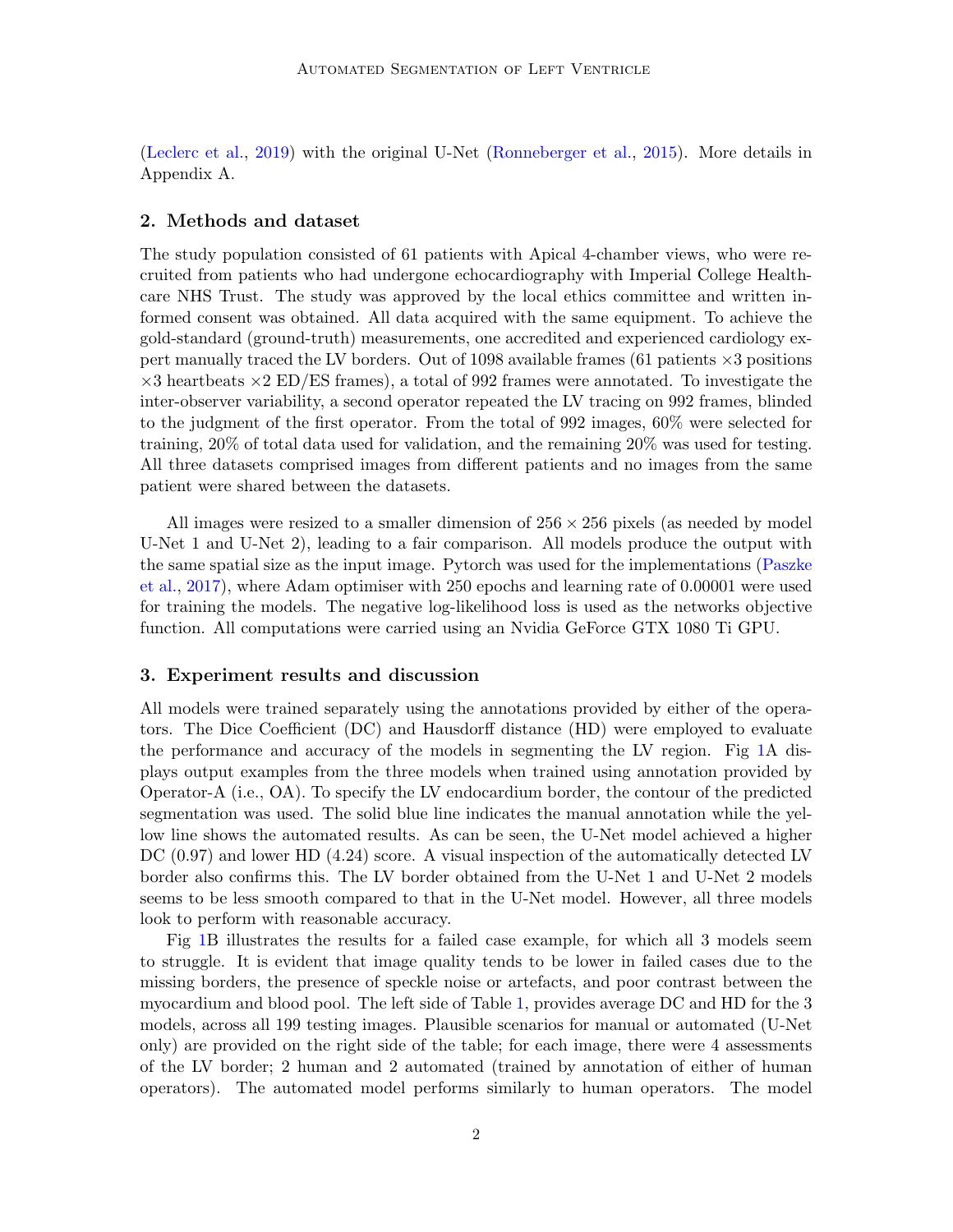

<span id="page-2-0"></span>Figure 1: Good and failed case example outputs from three different models.

disagrees with the Operator-A, but so does the Operator-B. Since different experts make different judgments, it is not possible for any automated model to agree with all experts. However, it is desirable for the automated models not to have larger discrepancies when compared with the performance of human judgments; that is, to behave approximately as well as human operators.

<span id="page-2-1"></span>Table 1: Comparison of evaluation measures expressed as mean±SD for all 3 models, and 5 possible scenarios for U-Net only. OA is the Operator-A, and POA is the predicted results by a model trained by gold-standard from Operator-A.

| Model | DC                                        | HD                              | <b>Compared Scenarios</b> | DC                              | HD                              |
|-------|-------------------------------------------|---------------------------------|---------------------------|---------------------------------|---------------------------------|
| U-Net |                                           | $0.92 \pm 0.05$ $3.97 \pm 0.82$ | OA VS OB                  |                                 | $0.88 \pm 0.06$ $4.50 \pm 0.87$ |
|       |                                           |                                 | POA VS OA                 |                                 | $0.92 \pm 0.05$ $3.97 \pm 0.82$ |
|       | U-Net $1$ $0.92 \pm 0.04$ $4.16 \pm 0.73$ |                                 | POA VS OB                 | $0.90 \pm 0.05$ $4.08 \pm 0.91$ |                                 |
|       |                                           |                                 | POB VS OB                 |                                 | $0.91 \pm 0.06$ $4.24 \pm 0.75$ |
|       | U-Net 2 $0.90 \pm 0.12$ $4.09 \pm 0.80$   |                                 | POB VS OA                 |                                 | $0.89 \pm 0.07$ $4.14 \pm 0.80$ |

### 4. Conclusion

Our study compared the performance of three models which appear to perform no worse than human experts. However, the automated models, when encountered with the lower image qualities, demonstrate larger discrepancies with the gold-standard annotations. This is potentially caused by the lack of balanced data in terms of different levels of image qualities in our dataset. Future investigations will examine the correlation between the performance of the automated model and the image qualities.